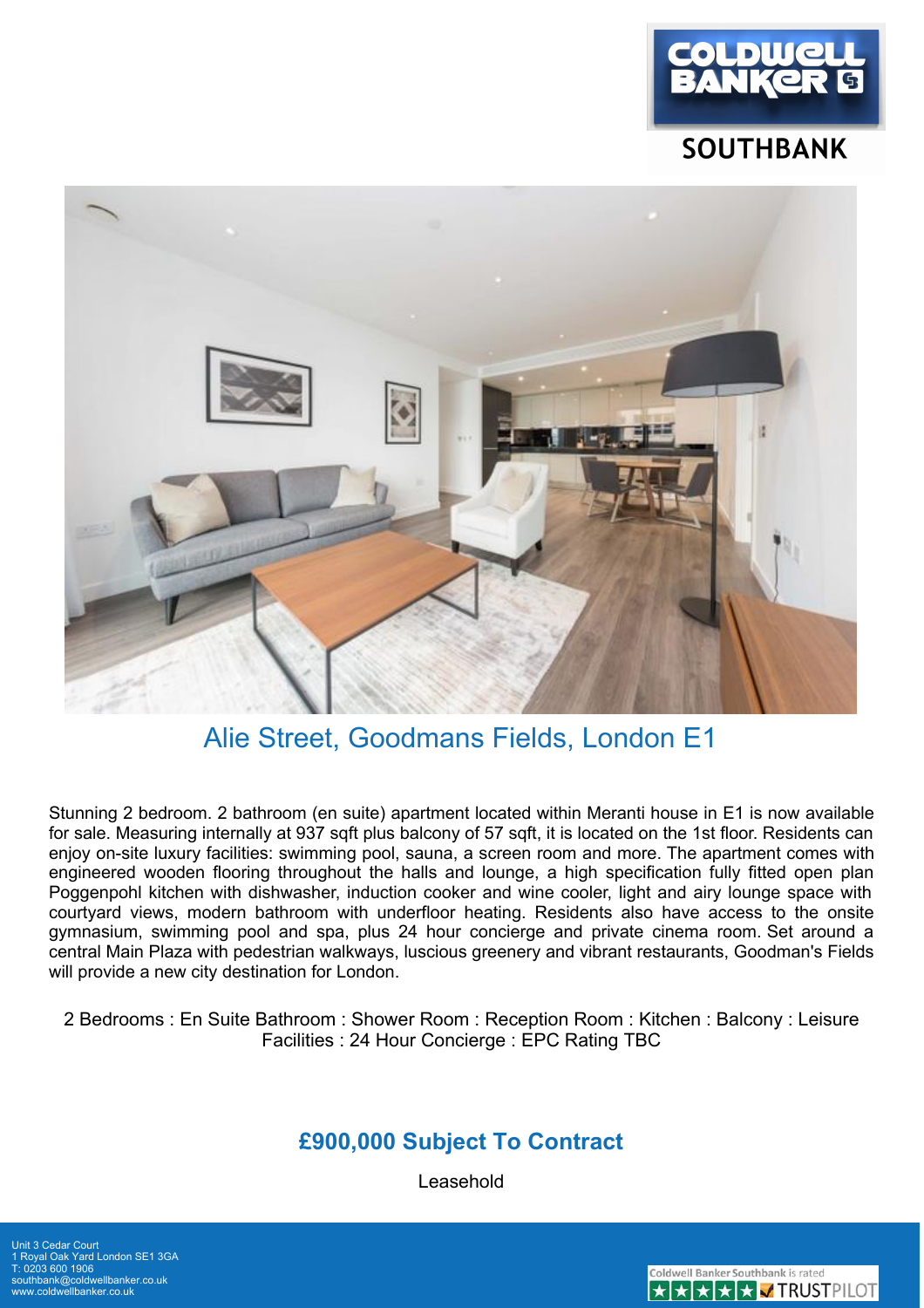









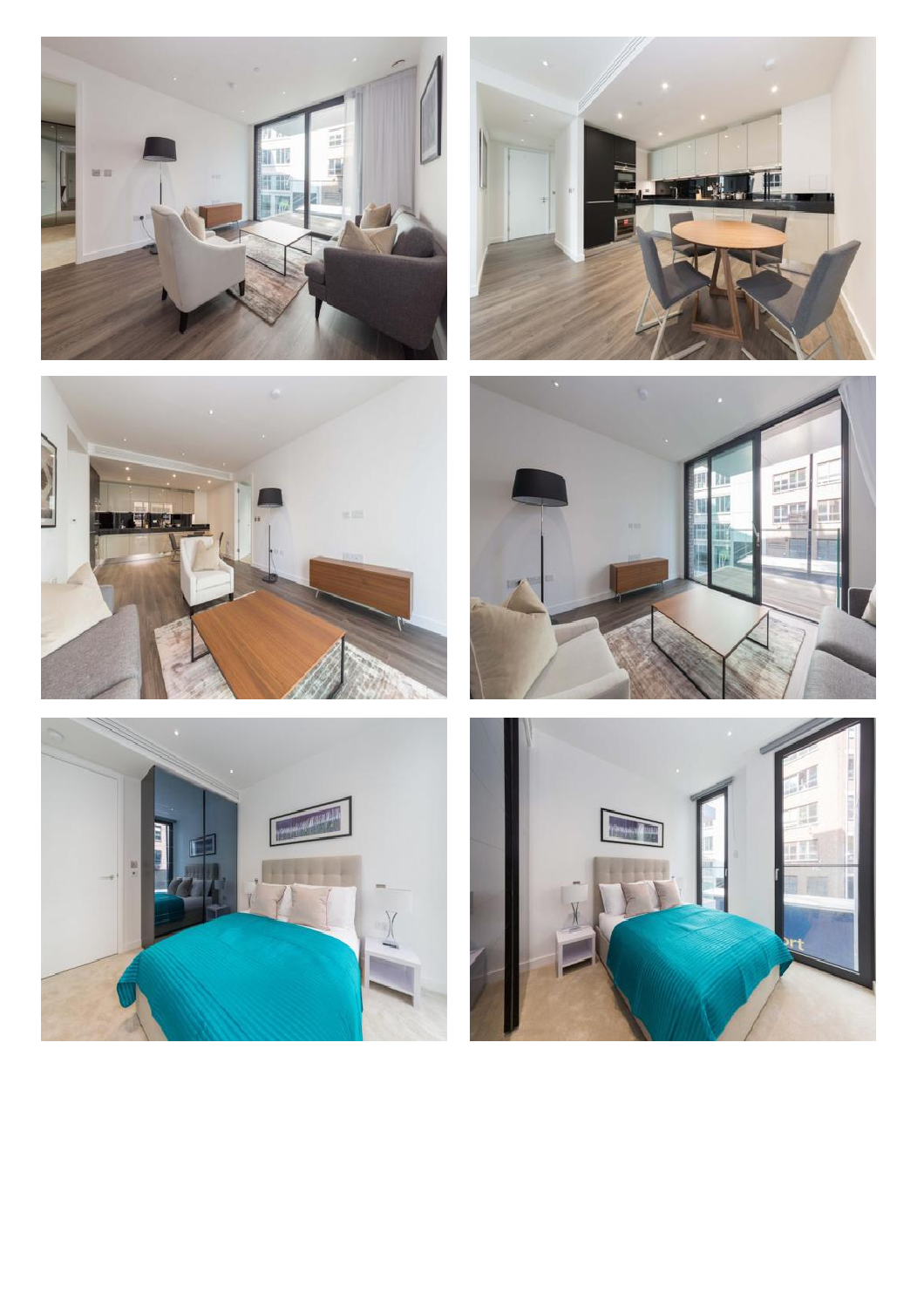# **Terms and Conditions**

### **Price**

£900,000 Subject To Contract

### **Tenure**

Leasehold which expires 01/01/3012 Ground Rent - £600pa Service Charges - £6000 pa